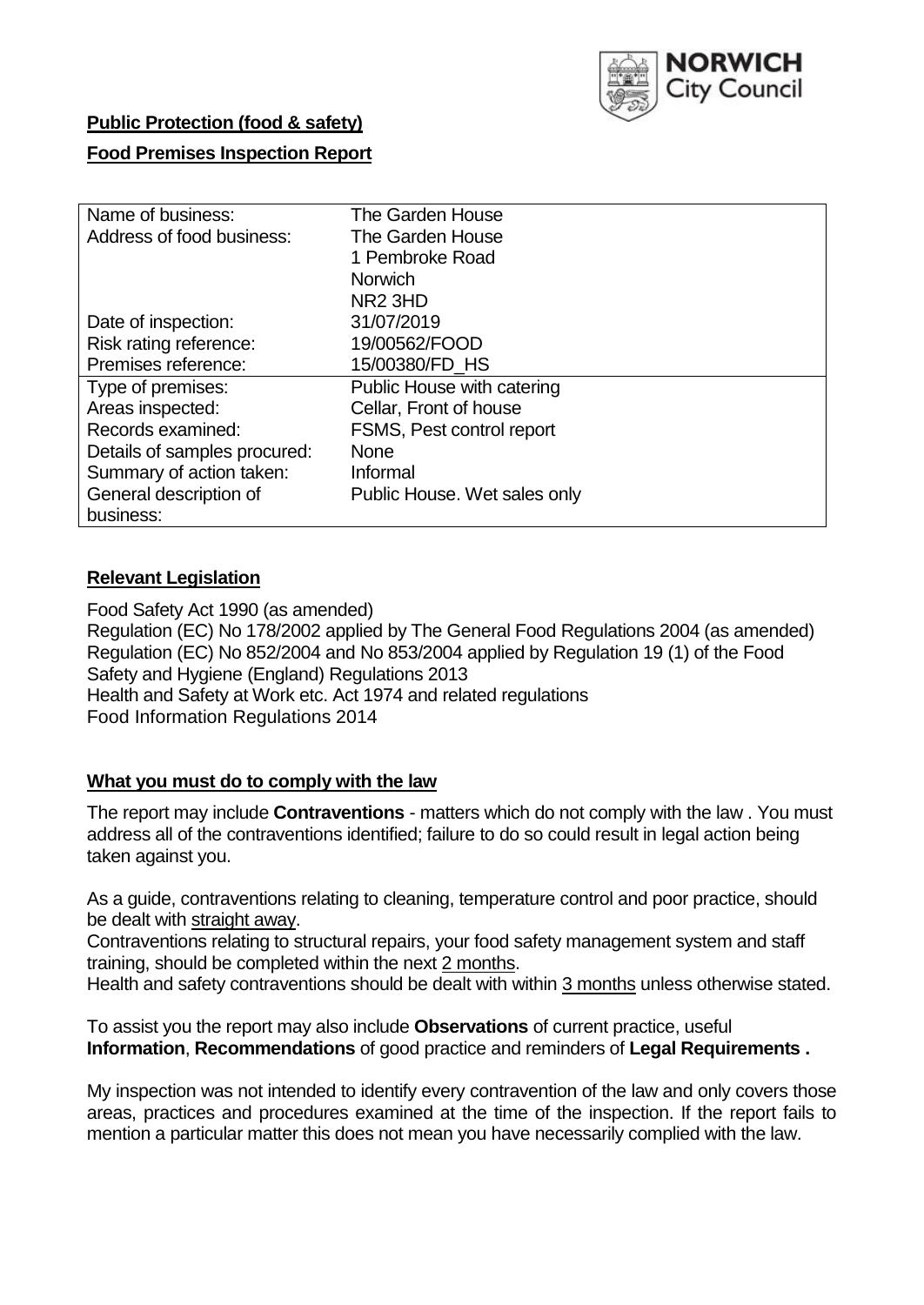# **FOOD SAFETY**

#### **How we calculate your Food Hygiene Rating:**

The food safety section has been divided into the three areas which you are scored against for the hygiene rating: 1. food hygiene and safety procedures, 2. structural requirements and 3. confidence in management/control procedures. Each section begins with a summary of what was observed and the score you have been given. Details of how these scores combine to produce your overall food hygiene rating are shown in the table.

| <b>Compliance Area</b>                     |          |    |           | <b>You Score</b> |           |    |           |    |                |  |  |
|--------------------------------------------|----------|----|-----------|------------------|-----------|----|-----------|----|----------------|--|--|
| Food Hygiene and Safety                    |          |    | 0         | $\overline{5}$   | 10        | 15 | 20        | 25 |                |  |  |
| <b>Structure and Cleaning</b>              |          |    | $\bf{0}$  | 5.               | 10        | 15 | 20        | 25 |                |  |  |
| Confidence in management & control systems |          |    | 0         | 5                | 10        | 15 | 20        | 30 |                |  |  |
|                                            |          |    |           |                  |           |    |           |    |                |  |  |
| <b>Your Total score</b>                    | $0 - 15$ | 20 | $25 - 30$ |                  | $35 - 40$ |    | $45 - 50$ |    | > 50           |  |  |
| Your Worst score                           | 5        | 10 | 10        |                  | 15        |    | 20        |    |                |  |  |
|                                            |          |    |           |                  |           |    |           |    |                |  |  |
| <b>Your Rating is</b>                      | 5        | 4. | 3         |                  | 2         |    |           |    | $\overline{0}$ |  |  |

Your Food Hygiene Rating is 5 - a very good standard



# **1. Food Hygiene and Safety**

Food Hygiene standards are excellent. You demonstrated full compliance with legal requirements. You have safe food handling practices and procedures and all the necessary control measures to prevent cross-contamination are in place. **(Score 0)**

### Personal Hygiene

**Observation** I was pleased to see that standards of personal hygiene were high.

### Temperature Control

**Observation** I was pleased to see you were able to limit bacterial growth and/or survival by applying appropriate temperature controls at points critical to food safety and that you were monitoring temperatures.

### **2. Structure and Cleaning**

The structure facilities and standard of cleaning and maintenance are all excellent and you demonstrated full compliance with the law. There is evidence of effective pest control and procedures are in place to rectify any problems as they arise. There is good provision for waste disposal. **(Score 0)**